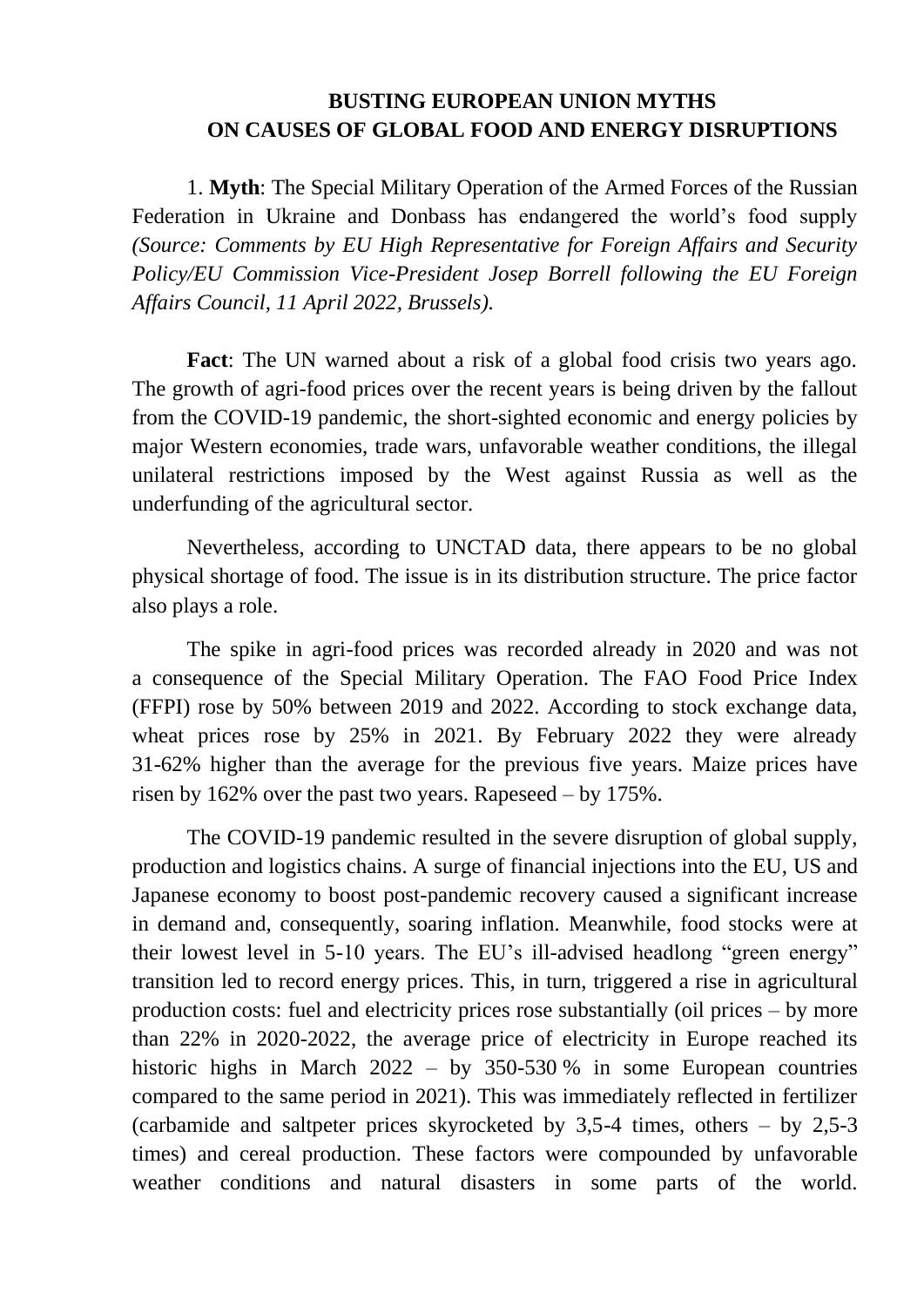Transport expenditures grew due to anti-COVID international travel restrictions, logistics disruptions and freight volume decline. Freight rates almost doubled. The devastating effect on the global economy was compounded by the unilateral and illegitimate Western restrictive measures against Russia, including barriers on delivery of goods, payment difficulties, transaction bans, and customs problems, which have become an additional risk factor for global food security.

The EU openly declared an all-out economic and trade war against our country – in full oblivion to Russia's standing as a key global supplier of basic agricultural products (wheat, barley, sunflowers, mineral fertilizers and fodder crops), including to low-income countries, that are subject to risks of food shortages.

Instead of making groundless allegations European leaders should rather turn their attention to redressing the systemic miscalculations in their own macroeconomic, monetary, trade, energy and agro-industrial policies. They should stop attracting commodity flows at the expense of developing countries and abandon the perverse practice of imposing unilateral restrictive measures against international law.

2. **Myth**: Russia is occupying Ukrainian lands and shelling Ukraine's farmlands. The sowing campaign in Ukraine in 2022 is under threat.

*(Source: Blog post of EU High Representative for Foreign Affairs and Security Policy Josep Borrell «Food Insecurity: The Time to Act is Now», 7 April 2022)*

**Fact**: The objectives of the Special Military Operation of the Armed Forces of the Russian Federation are to protect the civilian population of the Donetsk People's Republic and the Lugansk People's Republic from the existential threat posed by the neo-Nazi "volunteer battalions". The Russian military does not seek to occupy the territory of Ukraine. It is engaged in compelling Kiev to peace on the terms of demilitarization, denazification and ensuring a neutral and a non-nuclear status of the country that would cease to pose a threat to both a significant part of its own population and its neighbours.

Kiev authorities confirm that this year's sowing campaign is ongoing in all regions of Ukraine. The pace of its implementation is 20-30% lower than last year. By mid-May circa 8.6 Mln hectares of land were sown with various crops, i.e. down 24% compared to last year. This slowdown is due to a number of reasons,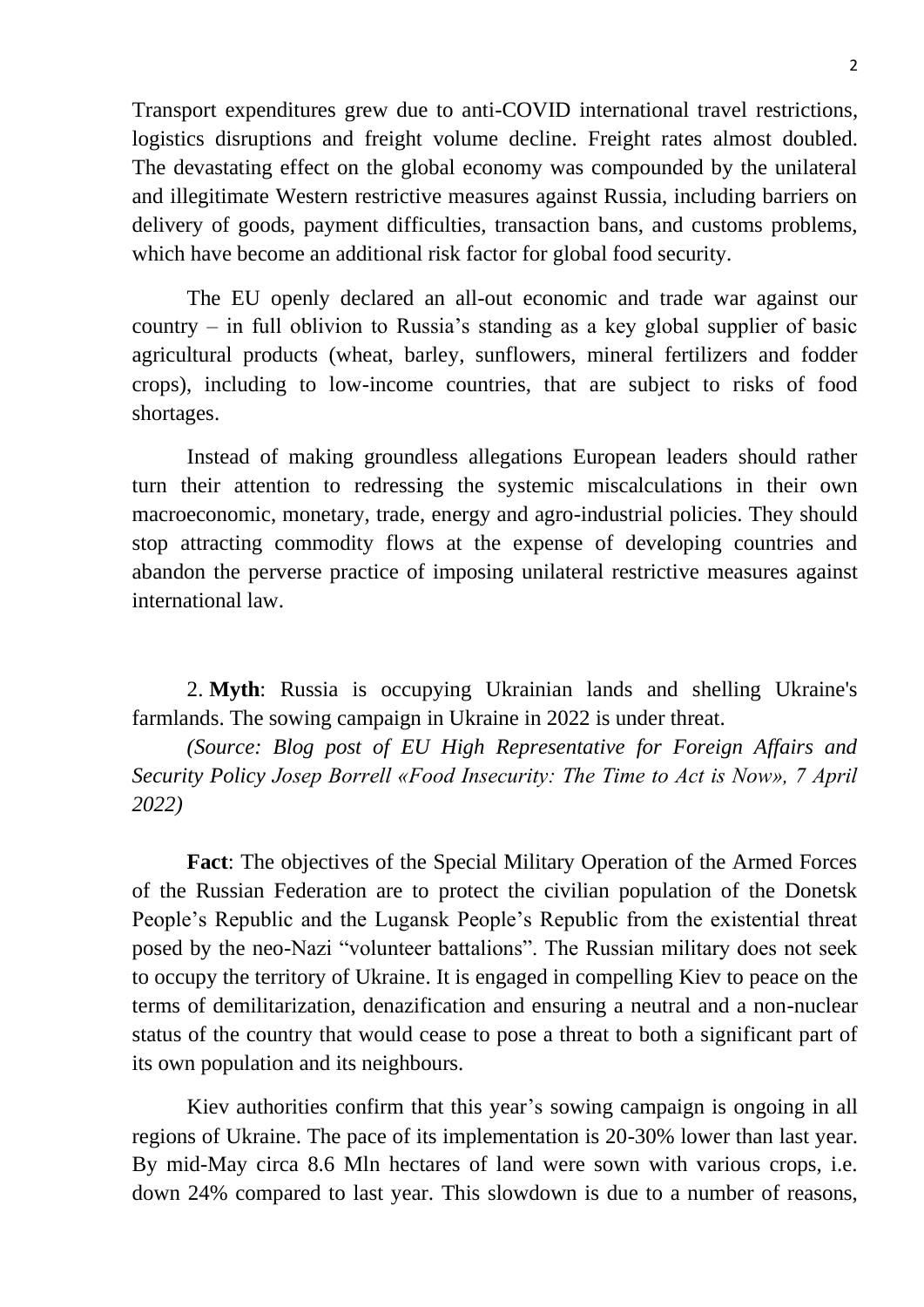including shortage of fuels and lubricants (diverted to prop up the Ukrainian military), mobilization of the male population, as well as mining of arable areas and sea lanes. Nevertheless, the Prime Minister of Ukraine D.Shmygal on May 11<sup>th</sup> acknowledged that «despite well-known difficulties» Ukrainian agrarians have «coped with the task».

3. **Myth**: Russia is intentionally destroying Ukrainian agriculture, including machinery, granaries and infrastructure**.** 

*(Source: Address by President of the European Commission Ursula von der Leyen at the World Economic Forum in Davos, 24 May 2022)*

**Fact**: The EU is habitually misleading the international community, while twisting facts. Tellingly, the European Commission as well as Ukrainian outfits that are peddling such allegations ("Ukrainian Environmental Group" NGO, Committee on Agrarian and Land Issues of Ukraine, etc.) have so far failed to provide any documentary evidence to support them, including photo and video materials. There is also no publicly available data regarding the quantity and particulars of allegedly destroyed agricultural infrastructure and machinery.

Russia has an interest in seeing Ukraine, as well as the Donetsk and Lugansk People's Republics, remaining self-sufficient, including in terms of food security. This is in line with Russian national interests and also conducive to the reduction of migrant flows towards our country. We are undertaking all necessary measures in this regard. Within the recently liberated regions the sowing campaign is already underway, and land amelioration efforts, including infrastructure maintenance, is ongoing. Producers from various Russian regions are set to provide vegetable and grain crop seed material for shipment to the Donetsk and Lugansk People's Republics. 40 tonnes of seeds have already been delivered to the Donbass. Meanwhile in the south of Kherson region the Russian military has engaged in humanitarian demining of agricultural lands having defused more than 12 thousand explosive devices. Over 200 hectares of land have been cleared of mines within the liberated territories of the Donetsk and Lugansk People's Republics.

Against this backdrop, having actively inflamed tensions around the looming global food crisis, the EU has mobilized a full-scale campaign to rapidly retrieve millions of tonnes of Ukrainian grain to the EU. Approximately 20 million tonnes of grain are planned to be shipped westwards by July 2022.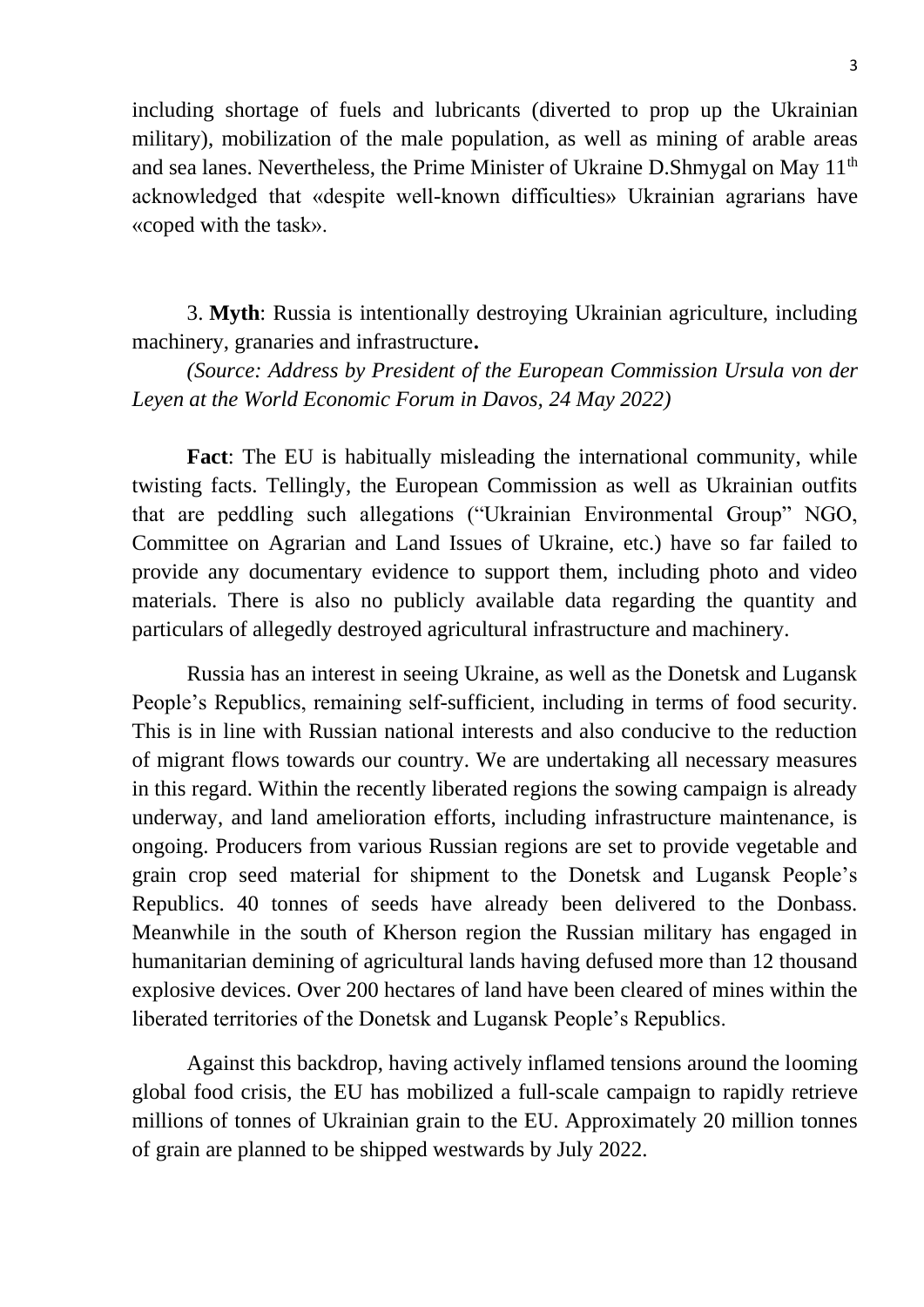To this end transport corridors are being established to bypass sea routes that have been blocked by Kiev. Additional trucks, freight cars and barges plan to be promptly redirected to the Ukrainian border for grain transports. Railway schedules are being updated to include extra slots for Ukrainian grain consignments. Customs duties for Ukrainian imports have been lifted for a year. Enormous quantities of grain, corn and oil plants are being hastily moved from Ukraine, as evidenced by countless publicly available videos. Nevertheless, the West feels at ease with cynically blaming Moscow for *Bolshevik*-style crop seizures of Ukrainian grain stocks and agricultural machinery.

The EU-led campaign to relieve Ukraine of its grain stocks is bound to engender doubts about the final destination of this produce and the extent to which it is intended for shipment to third countries, in whose best interests the EU is supposedly acting. There is good reason to believe that profits from selling these agricultural products are being used to pay for Western arms and military equipment deliveries to Ukraine.

Thus, history is being repeated in Ukraine. In February 1918 German and Austrian troops entered Ukrainian territory with the backing of the Central Rada under the pretext of defending it against Soviet Russia. In return 37 thousand railcars with Ukrainian food supplies were dispatched to Berlin and Vienna.

The true worth of Western "humanistic values" has been exemplified by the COVID-19 crisis, i.e. when dealing with the issue of vaccine distribution and supplies. Practice has shown that such assistance measures are intended, above all, to promote the geopolitical interests of the European Union.

Moreover, the EU aims to continue hauling in large quantities of food supplies from Ukraine even in spite of the significant decline in crop production there this year, predicted by international experts. The inevitable impacts of these policies on ordinary Ukrainians, including price spikes and food shortages, are obviously not taken into consideration.

In short, it is the European Union that has been complicit in undermining agriculture, and not just in Ukraine.

Since 2014 the EU has not paid much concern to food security in the Donetsk and Lugansk People's Republics. Moreover, following Russia's recognition of the republics as independent states on 23 February 2022 the EU imposed trade embargo on both of them, banning, among others, the export of agriculture machinery there.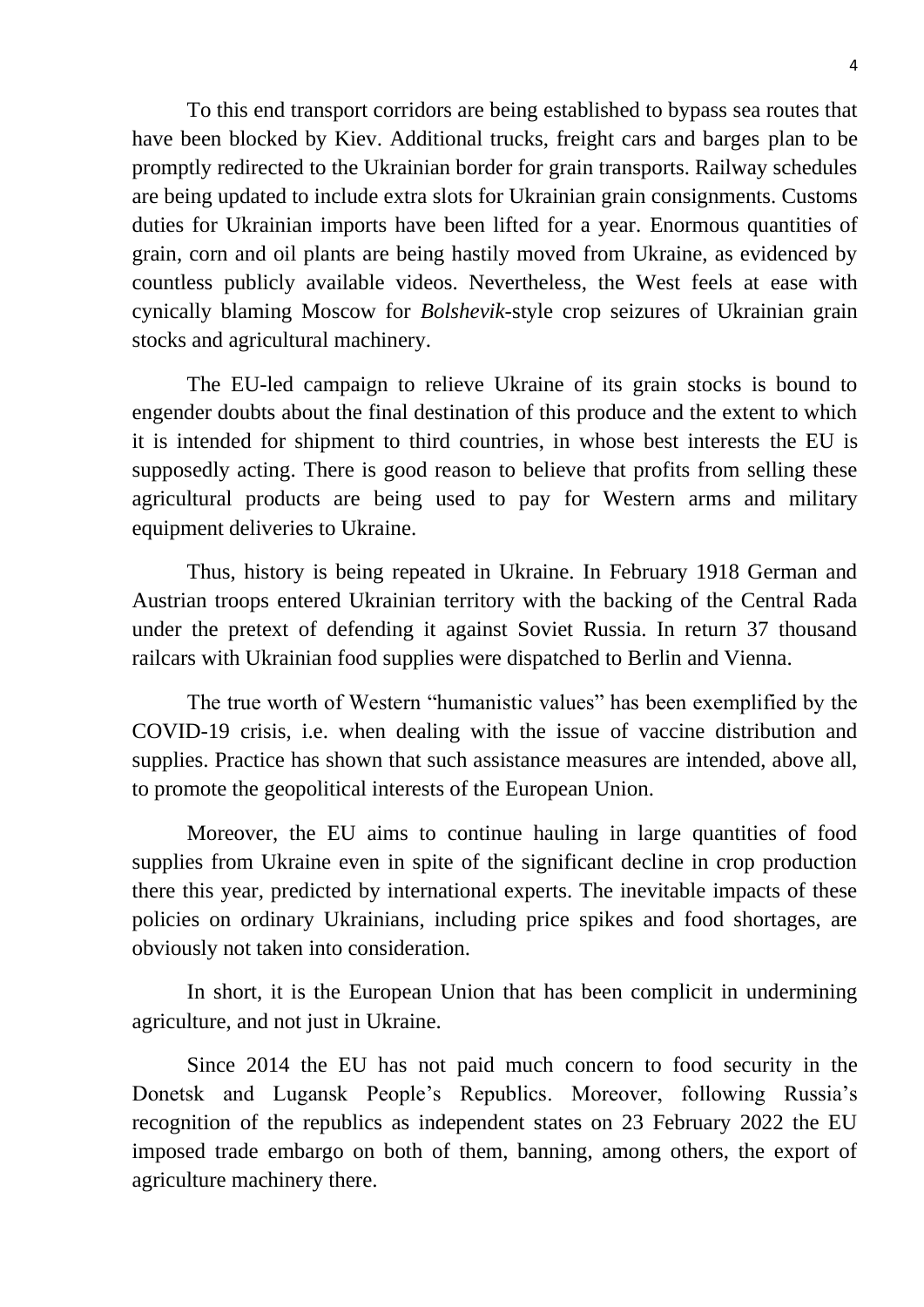4. **Myth:** Russia is blocking grain supplies via the Black Sea.

*(Source: Comment by President of the European Council Charles Michel during his visit to Odessa on 9 May 2022)*

Fact: Actions by Kiev authorities are the only obstacle in the way of commercial vessels entering and departing from Black Sea ports of Ukraine. Upon Kiev's decision approximately 420 naval mines of an outdated design have been placed in the basin of the Black Sea and the Sea of Azov. Due their technical inadequacy these mines are coming off of their anchors (cables) and are thus putting all vessels of the Black Sea states at risk. The Ukrainian origin of the naval mines has been confirmed, their precise location is unknown. Earlier some of these mines were cleared near the coast of Romania and Turkey. These explosive devices are frequently uncovered near the coastal strip of the Odessa region. Civilian vessels have been targeted by the Ukrainian military on a number of occasions since the launch of the Special Military Operation and the threat of their shelling remains.

Consequently, dozens of foreign vessels remain confined to the ports of Nikolaev, Kherson, Chernomorsk, Ochakov, Odessa and Yuzhny. (as at 31 May  $2022 - 70$  vessels from 16 countries).

Russia undertakes all possible measures to ensure the safety of maritime traffic in the Black Sea and the Sea of Azov. The seaport of Mariupol has been cleared of naval mines and has resumed normal operations. As a result of a series of measures taken by the Russian Navy humanitarian maritime corridors are being opened on a daily basis from 08.00 to 19.00 (Moscow time) in the Sea of Azov (length 115 miles, width 2 miles) and the Black Sea (length 139 miles, width 3 miles).Their coordinates and details have been widely circulated among the international community. In the Mariupol area this corridor is fully operational. In the Odessa region it is the responsibility of the Ukrainian side to ensure the safety of vessels leaving ports and proceeding to the assembly area. Kiev avoids liaising with representatives of foreign states to which the vessels belong in order to ensure their safe passage to the assembly area.

The humanitarian corridor in the Black Sea has been open since 27 March 2022, therefore allegations regarding the "blockade" of the passage of Ukrainian vessels are baseless.

Russia has repeatedly called upon the international community, above all, the International Maritime Organisation, to use its influence over officials in Kiev and undertake measures aimed at de-blocking and ensuring safe departure of foreign vessels from ports of Ukraine.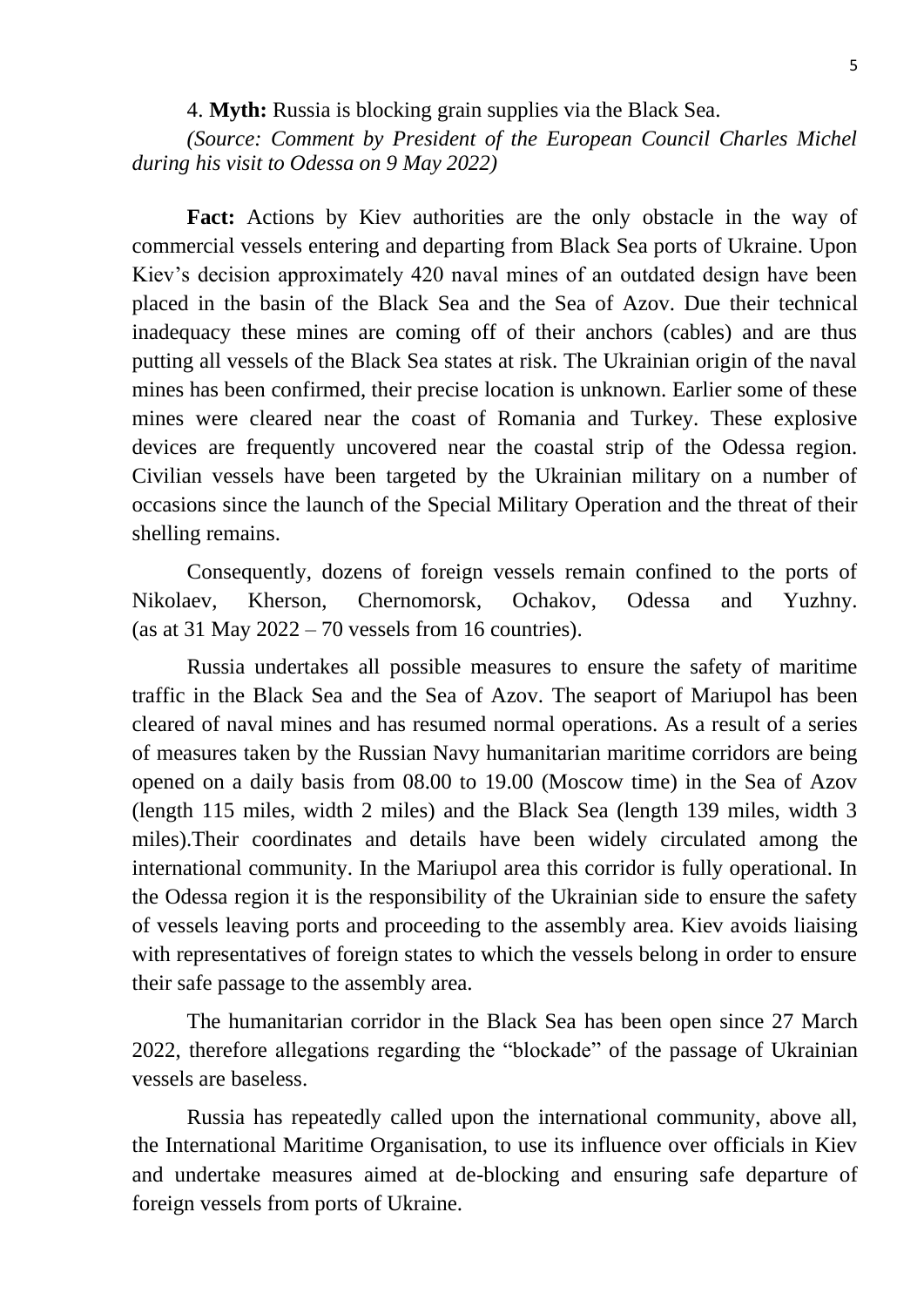5. **Myth:** Russia is weaponising grain stocks and reducing grain and fertilizer supplies in response to Western sanctions.

*(Source: Speech by President of the European Commission Ursula von der Leyen at the World Economic Forum in Davos, 24 May 2022).*

**Fact:** The Russian Federation as a responsible member of the global food market is committed to faithfully fulfilling its obligations under international contracts in terms of exports of agricultural commodities, fertilizers, energy resources and other critical products.

We are deeply concerned about a possible food crisis and are well aware of the importance of supplies of socially important commodities, including food, to the socio-economic development of countries in Asia, Africa, Latin America and the Middle East and the achievement of SDGs.

Russia expects to have a good wheat harvest this year, which will allow our country to offer 25 million tonnes of grain for export from 1 August 2022. Our capacity for exporting fertilizers from June to December 2022 will amount to at least 22 million tonnes (20% of global consumption over this period).

Since the launch of the special military operation Russia has continued to provide humanitarian assistance to countries in need through bilateral and multilateral channels. Via the UN World Food Programme Russian food aid was delivered to Lebanon, Tajikistan, Kyrgyzstan, Cuba, Yemen and Sudan. On a bilateral basis assistance was provided to Sudan and Cuba - 20,000 tonnes each.

Meanwhile, illegitimate unilateral restrictions imposed by the EU, the US and their satellites remain the main obstacle to normal export relations between Russia (and Belarus) and buyers of grain and fertilizers.

The sanctions regime imposed by Brussels, aimed at undermining the Russian economy, affects the fundamentals of foreign economic activities of Russian companies, including those in the agro-industrial sector, limiting their ability to produce fertilizers and agro-industrial products and restraining their export capacity not only to the EU, but also to third countries. The ongoing EU economic blockade of Crimea and Sevastopol, including restrictive measures against Crimean ports, is an additional factor that has a negative impact on global food security.

Against this background the European Union is bluntly using the theme of Russia's supposed "responsibility" for the deteriorating situation with global food security in order to induce certain third countries to align themselves with the anti-Russian policies of the West.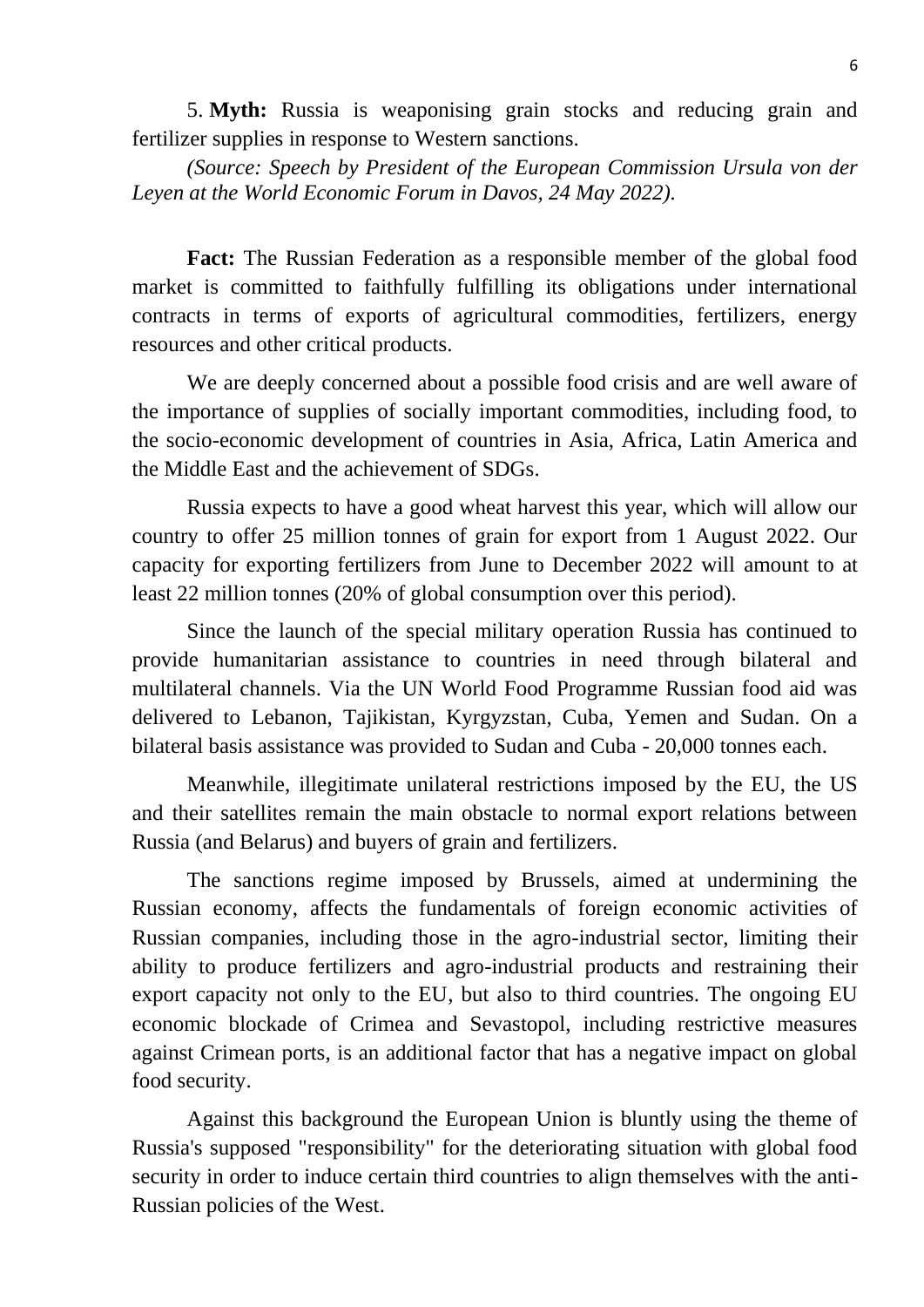6. **Myth**. EU sanctions against Russia do not affect on food security, since the agricultural sector of the Russian economy is not the target of EU restrictions.

*(Source: Blog post of EU High Representative for Foreign Affairs and Security Policy Josep Borrell «Food Insecurity: The Time to Act is Now», 7 April 2022)*

**Fact**. To date, the EU, the US and their partners have imposed massive unilateral restrictive measures against Russia that are unprecedented in scope.

The EU has indeed avoided a direct and comprehensive ban on the import of Russian agricultural products. Moreover, despite prohibiting the import of certain types of Russian fertilizers, the EU has introduced exemptions to fulfill its own needs. The import of fertilizers from Russia into the EU this and the following seasons (until 9 July 2023) is permitted in an amount equal to the average annual volume of imports of these products (imports of potassium chloride are allowed in the amount of 837 570 tonnes, other restricted fertilizers - in the amount of 1 577 807 tonnes). EU Member States are also authorised to grant, at their own discretion, access to EU ports of vessels flying the Russian flag, as well as entry to the EU of Russian road carriers for the purposes of importing or transporting agricultural products, including fertilizers and wheat, that are not subject to restrictions.

However, the effect of such "exemptions" is largely illusory. What the EU fails to mention is that anti-Russian unilateral sanctions are still distinctly detrimental for key Russian producers and exporters of agricultural products. They affect directly or indirectly the export, financial and transport capabilities of Russia, including in the food sector. The ultimate goal of these actions is obvious to undermine the Russian economy, including the agro-industrial complex.

The EU is deliberately creating a climate of uncertainty in its trade relations with the Russian Federation. Stringent measures are being introduced or proposed to police the proper implementation of the anti-Russian sanctions regime, including criminal liability for either circumventing or assisting in circumventing unilateral sanctions, which, according to instigators of these measures, should induce economic operators in EU Member States to terminate their cooperation with Russian partners. Consequently, cargo transports, as well financial and insurance services are seriously hindered and logistics chains are disrupted, also due to total customs inspection of all goods imported into the EU from Russia. Western financial and commercial entities, intimidated by the prospect of penalties for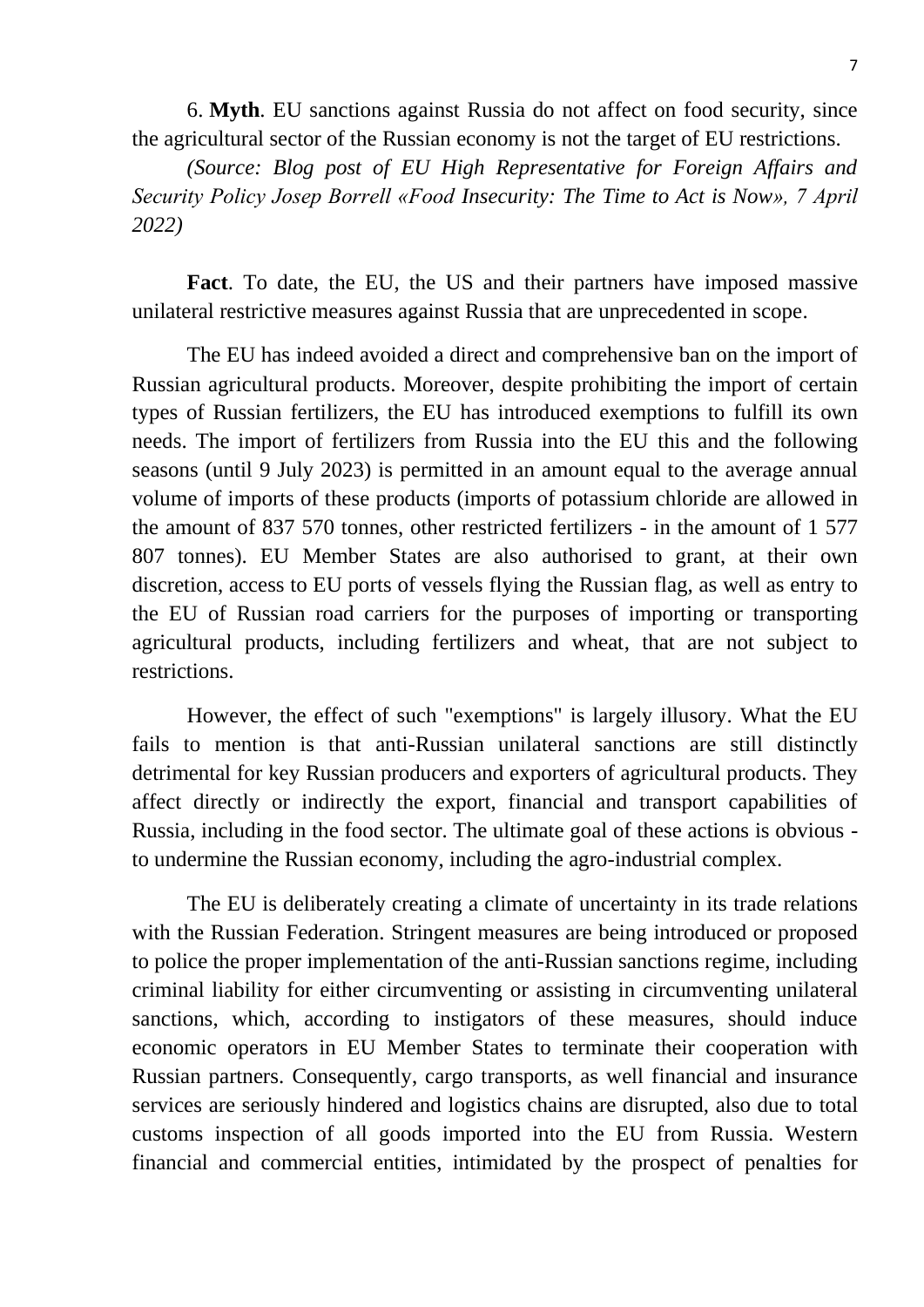violating the sanctions regime, are either delaying or frequently annulling their transactions.

Furthermore, individual restrictions have been imposed against the owners and chief executives of leading Russian producers and exporters of fertilizers - Uralchem, Eurochem, PhosAgro, Akron, constraining the ability of these companies to maintain normal trade relations with traditional foreign partners. The future of factories that belong to them in some EU Member States also hangs in the balance.

Evidently, the European Union is engaged in a deliberate campaign to obstruct the export of Russian food products and fertilizers, including to prevent Russia's access to third markets. Behind the smoke-screen of its habitual hypocritical rhetoric the EU is busy aggravating what is already a precarious situation in terms of global food security.

7. **Myth**: The Special Military Operation of the Armed Forces of the Russian Federation in Ukraine and Donbass has led to an unprecedented rise of energy prices

*(Source: Statement by European Commissioner for Energy Kadri Simson, 8 March 2022).*

**Fact**: As a result of a cold winter in 2020-2021, European underground gas storage (UGS) facilities were virtually empty by spring of 2021. For a long time the EU was delaying decisions to fill its UGSs, waiting for prices to drop. However, there was no seasonal drop in gas prices due to economic and technological difficulties of US LNG producers, a number of natural factors, as well as the gradual economic recovery and the subsequently increased demand for LNG in Asia, where additional supplies became diverted. Furthermore, EU renewable energy potential proved to be exaggerated (unfavorable weather conditions meant that wind turbines produced only half the intended energy).

As a result, by mid-2021 Europe was short of gas. At the end of 2021 European UGS sites were filled at minimum level of 72% (50.44% in Austria, 54.43% in the Netherlands and 64.57% in Germany). Launching the "Nord Stream 2" pipeline could have smoothed tension in the EU gas market, however due to pressure from the US and anti-Russian forces within the EU the pipeline never became operational.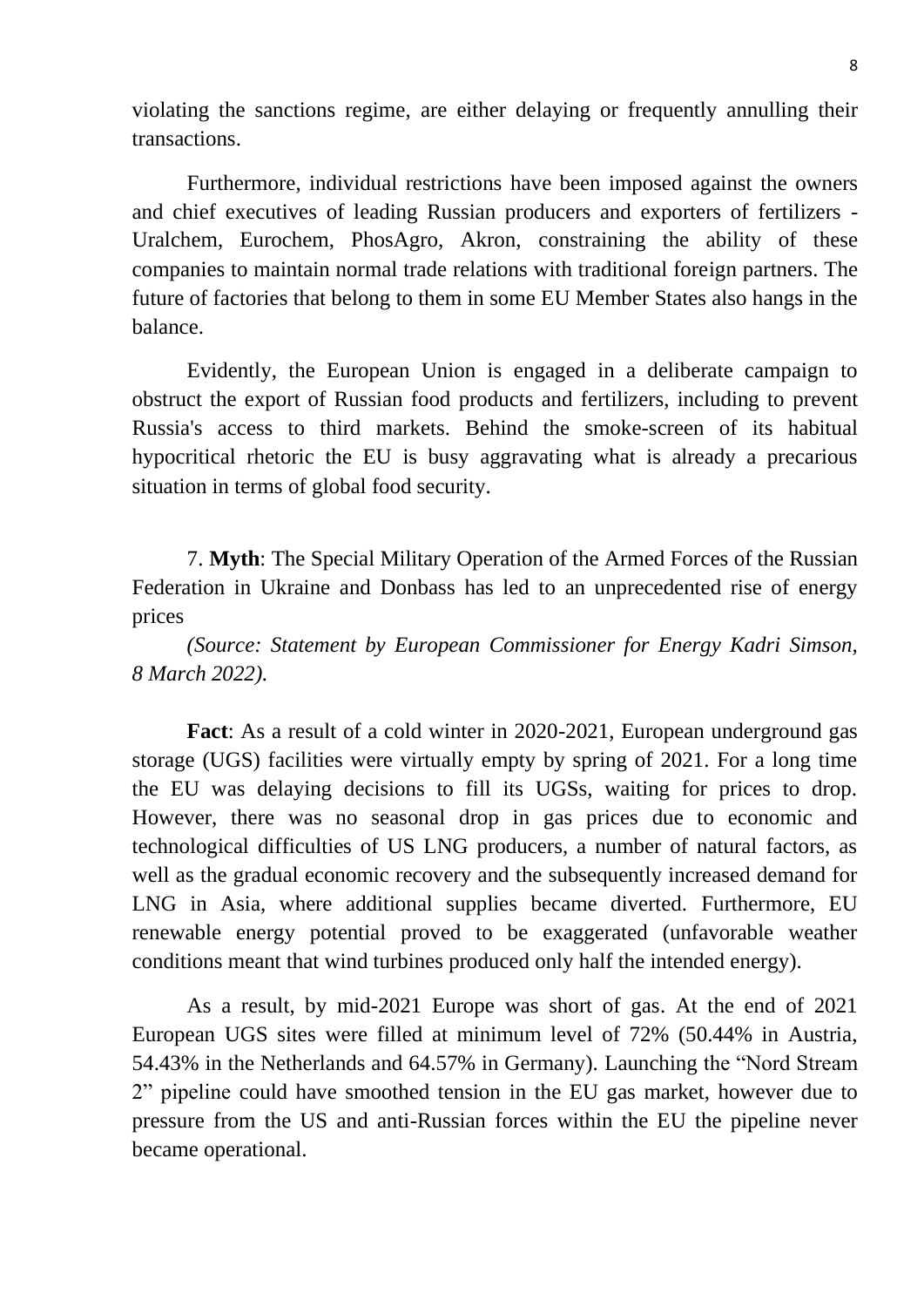The spike in gas prices was also driven by the systemic strategic mistakes of the European Commission, which has pursued the irrational policy of abandoning long-term gas contracts in favour of spot contracts (in September 2021 the price per 1000 cubic meter exceeded USD 1000 and reached the record high of USD 3600 in March). Meanwhile, according to experts, Russian pipeline gas in Q1 2022 would have been 40% cheaper for Europeans than spot prices. It is important to note, that, in line with the EU energy model, whatever the buying price of Russian gas, EU companies sell it to downstream to power generators and companies (and therefore to citizens) at spot prices, making super-profits. As a result, generating companies go bankrupt, energy shortages are preprogrammed, and, consequently, prices for regular consumers grow. Yet the EU authorities fail to explain this to citizens.

The fault also lies with the excessively liberal monetary policies of the EU and the US, as well as the enormous post-pandemic injections into Western economies. This has had the effect of spurring inflation and elevating commodity exchange prices. The aggressive implementation of the "European Green Deal" and the prioritization of climate agenda in general have resulted in the oil and gas sector becoming significantly underfunded.

Another key factor of high energy prices is the tide of unilateral Western sanctions as well as persistent speculations regarding possible new anti-Russian restrictive measures in the energy sphere, which have provoked negative expectations in the markets.

The freezing of Russian Central Bank's foreign exchange reserves, restrictions against PJSC Gazprom's foreign assets and other elements of the sanctions policy have forced Russian authorities to introduce mechanisms to guarantee that domestic suppliers receive payment for delivered gas from their foreign counterparts. From now on countries that impose illegal restrictive measures against Russia have to pay for gas in rubles. As of 18 May 2022, nearly half of the 54 importing companies from states, classified as unfriendly to Russia, have complied with these requirements. Those who reject them (Bulgaria, Denmark, the Netherlands, Poland and Finland) should stand ready to pay more for supplies from other sources.

Expectations by some EU countries that LNG would quickly substitute Russian pipeline gas are self-deceptive. Global LNG demand will exceed supply in 2022 (436 million tonnes vs. 410 million tonnes), new projects will not become operational until 2024, while current infrastructure will be unable to ramp up production by more than 10.6 million tonnes (15 billion cubic meters) per annum.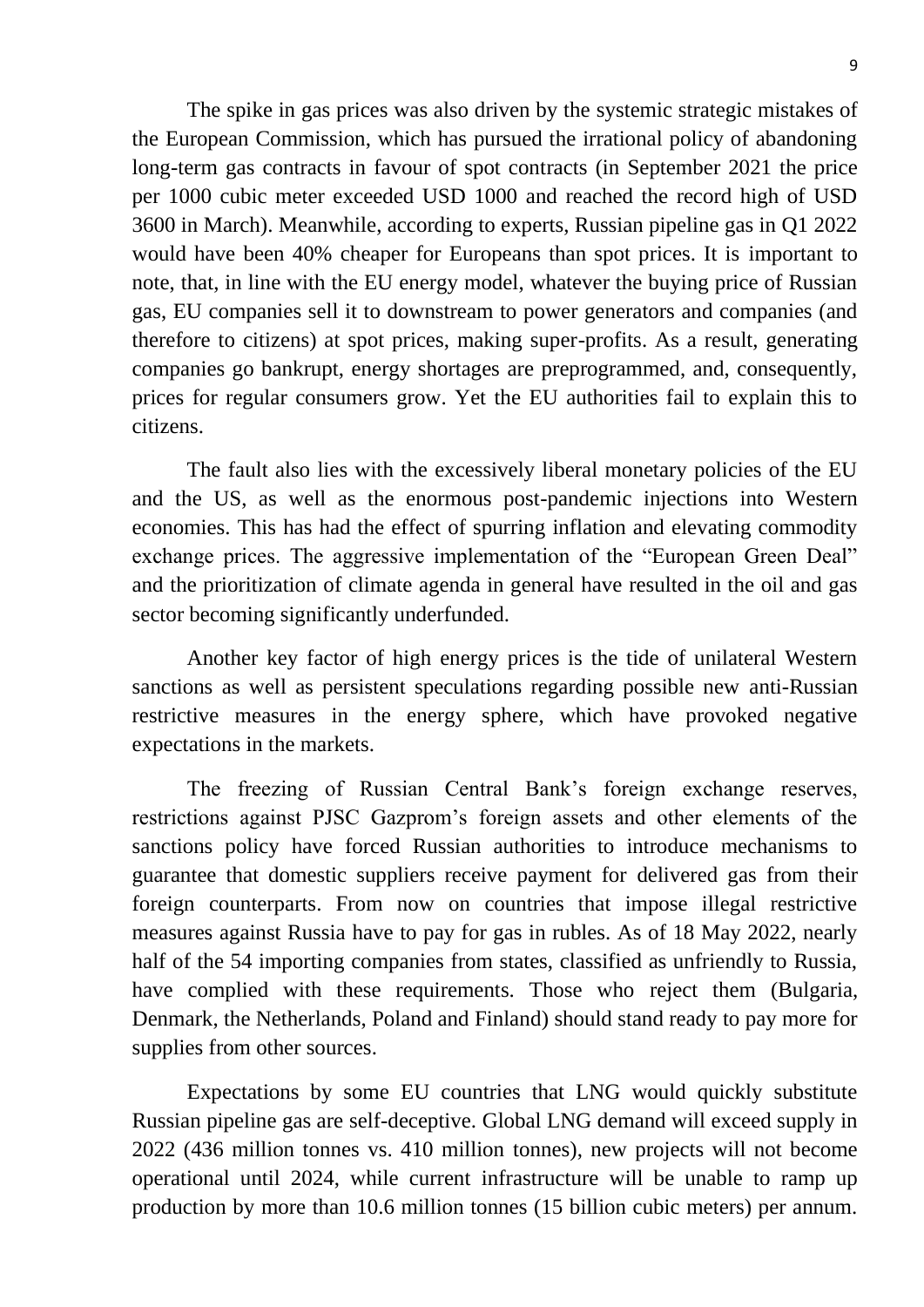The European Commission in its "REPowerEU: Joint European action for more affordable, secure and sustainable energy" plan and its "Strategy for an EU external energy engagement" is calling for a rapid transition away from Russian energy resources towards alternative suppliers, renewable energy development, total energy savings and energy efficiency, yet fails to offer realistic solutions on the key issue of gas price reduction. Meanwhile, the EU is also attempting to constrain Russia's abilities to access new markets, thus creating risks of an artificial energy shortage and uncertainty in global markets.

8. **Myth**: Russia is using energy supplies for political purposes*. (Source: Blog post "Europe's energy security and EU-US cooperation" by the EU High Representative for Foreign Affairs and Security Policy Josep Borrell, 6 February 2022).*

**Fact**: In 2021 Russia accounted for 40% of EU natural gas, 27% of oil and 46% of coal imports. From the early days of gas supplies to Europe in the 1960s the USSR and, subsequently, the Russian Federation proceeded from the premise that energy cooperation should never become contaminated with politics. Following the escalation of anti-Russian rhetoric in some EU quarters in the 2000s we repeatedly urged the EU to refrain from politicizing energy cooperation, highlighting the mutually beneficial nature of this partnership which brings our economies closer and enhances security in Europe.

Heeding calls by the EU and seeking to increase mutually beneficial cooperation with our Western neighbours, Russia has over the past decades embarked on new domestic oil and gas projects while constructing pipelines for carrying these products to Europe. To this end the EU-Russia Energy Dialogue was inaugurated in 2000 and its internal well-developed composition established. The "EU-Russia Energy Cooperation until 2050" roadmap was adopted in 2013. Work was ongoing to ensure the convergence of energy standards and discuss the feasibility of coordinating energy strategies.

Even in the course of gas "conflicts" between Russia and Ukraine in 2005- 2006, 2008-2009 and after 2014 Russia invariably demonstrated its reliability and guaranteed an uninterrupted energy supply in accordance with its obligations. At the Gas Exporting Countries Forum in Doha in February 2022 the Russian side reaffirmed its commitment to continue exporting natural gas to international markets, including to Europe.